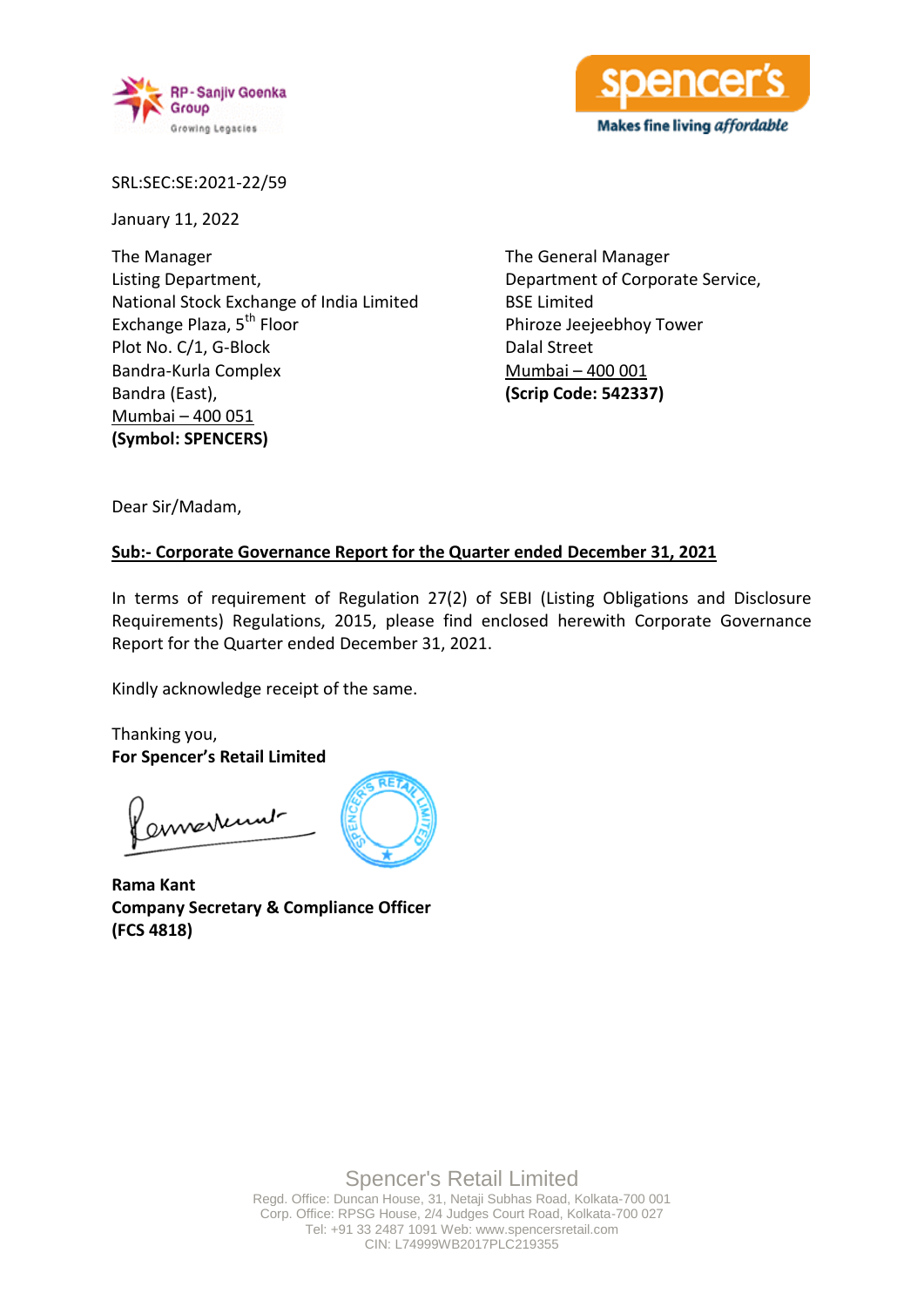#### **Annex-I**

| L. Composition of Board of Directors                       |                                           |                       |                                      |                      |                           |                          |                          |               |                 |                       |                       |                                                 |
|------------------------------------------------------------|-------------------------------------------|-----------------------|--------------------------------------|----------------------|---------------------------|--------------------------|--------------------------|---------------|-----------------|-----------------------|-----------------------|-------------------------------------------------|
| <b>Title</b>                                               | Name of the Director <b>PAN &amp; DIN</b> |                       | Category (Chairperson/Executive/Non- | <b>Date of Birth</b> | <b>Initial Date of</b>    | Date of Re-              | Date of                  | <b>Tenure</b> | No of           | No of Independent     | Number of             | No of post of                                   |
|                                                            |                                           |                       | Executive/Independent/Nominee)       |                      | Appointment   appointment |                          | <b>Cessation</b>         | (Months)      | Directorship in | Directorship in       | memberships in        | <b>Chairperson in Audit/</b>                    |
|                                                            |                                           |                       |                                      |                      |                           |                          |                          |               | listed entities | listed entities       | Audit/Stakeholder     | <b>Stakeholder</b>                              |
|                                                            |                                           |                       |                                      |                      |                           |                          |                          |               | including this  | including this listed | Commitee(s)           | <b>Committee held in</b>                        |
|                                                            |                                           |                       |                                      |                      |                           |                          |                          |               | listed entity   | entity                |                       | including this listed listed entities including |
|                                                            |                                           |                       |                                      |                      |                           |                          |                          |               | [Regulation]    | [Regulation]          | entity                | this listed entity                              |
|                                                            |                                           |                       |                                      |                      |                           |                          |                          |               | $17(A)$ ]       | (17)(A)(1)            | [Regulation $26(1)$ ] | [Regulation 26(1)]                              |
|                                                            |                                           |                       |                                      |                      |                           |                          |                          |               |                 |                       |                       |                                                 |
| Mr.                                                        | Sanjiy Goenka                             | AEFPG4689G & 00074796 | Chairperson / Non Executive          | 29.01.1961           | 14.11.2018                |                          | $\overline{\phantom{a}}$ | <b>NA</b>     |                 |                       |                       |                                                 |
| Mr.                                                        | Shashwat Goenka                           | AOUPG0553L & 03486121 | Non Executive                        | 12.04.1990           | 14.11.2018                |                          | $\overline{\phantom{0}}$ | <b>NA</b>     |                 |                       |                       |                                                 |
| Ms.                                                        | Rekha Sethi                               | APLPS9964D & 06809515 | Independent / Non Executive          | 04.11.1963           | 14.11.2018                | $\sim$                   | 13.11.2023               | 37            |                 |                       |                       |                                                 |
| Mr.                                                        | Pratip Chaudhuri                          | AAGPC0974K & 00915201 | Independent / Non Executive          | 12.09.1953           | 14.11.2018                | $\sim$                   | 13.11.2023               | 37            |                 |                       |                       |                                                 |
| Mr.                                                        | Utsav Parekh                              | AGHPP4467H & 00027642 | Independent / Non Executive          | 28.08.1956           | 14.11.2018                | $\overline{\phantom{a}}$ | 13.11.2023               | 37            |                 |                       |                       |                                                 |
| Mr.                                                        | Debanjan Mandal                           | AANPM6755B & 00469622 | Independent / Non Executive          | 26.08.1973           | 11.02.2019                |                          | 10.02.2024               | 34            |                 |                       |                       |                                                 |
| Mr.                                                        | Devendra Chawla*                          | ABSPC4611L & 03586196 | Executive                            | 13.04.1972           | 11.02.2019                | 12.11.2021               | 10.02.2025               | <b>NA</b>     |                 |                       |                       |                                                 |
| Mr.                                                        | Rahul Nayak*                              | ACMPN0973H & 06491536 | Executive                            | 24.10.1976           | 14.11.2018                | 12.11.2021               | 13.11.2024               | <b>NA</b>     |                 |                       |                       |                                                 |
| <b>Whether Regular Chairperson appointed</b>               |                                           |                       |                                      | Yes                  |                           |                          |                          |               |                 |                       |                       |                                                 |
| Whether Chairperson is related to Managing Director or CEO |                                           |                       |                                      | No                   |                           |                          |                          |               |                 |                       |                       |                                                 |

\* Mr. Devendra Chawla and Mr. Rahul Nayak has been re-appointed by the Board as CEO & Managing Director and Whole-time Director respectively in its meeting held on November 12, 2021 for a period of 3 years subject to the a

# **SPENCER'S RETAIL LIMITED**

# **Corporate Governance Report for the Quarter ended on December 31, 2021**

# **1. Name of Listed Entity : Spencer's Retail Limited**

**2. Quarter and year ended : December 31, 2021**

## **I. Composition of Board of Directors**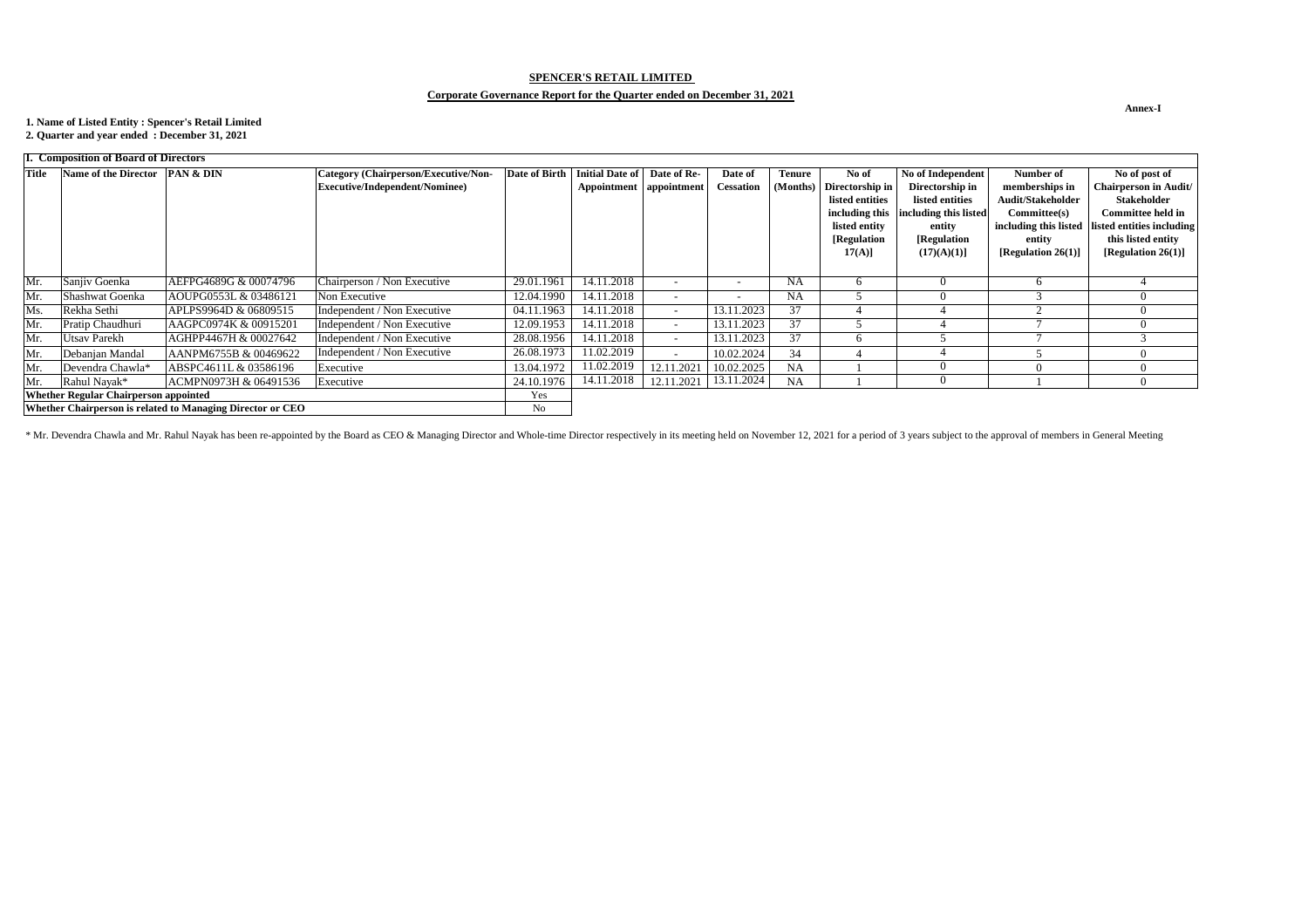#### **SPENCER'S RETAIL LIMITED**

| <b>II. Composition of Committees</b>         |                        |                          |                                      |                    |                          |
|----------------------------------------------|------------------------|--------------------------|--------------------------------------|--------------------|--------------------------|
| <b>Name of Committee</b>                     | <b>Whether regular</b> | <b>Name of Committee</b> | <b>Category</b>                      | Date of            | <b>Date of Cessation</b> |
|                                              | chairperson            | members                  | (chairperson/Executive/Non-          | <b>Appointment</b> |                          |
|                                              | appointed              |                          | <b>Executive/independent/Nominee</b> |                    |                          |
|                                              |                        |                          |                                      |                    |                          |
| 1. Audit Committee                           | Yes                    | <b>Utsav Parekh</b>      | Chairperson / Independent            | 14.11.2018         |                          |
|                                              |                        | Shashwat Goenka          | Non Executive                        | 14.11.2018         |                          |
|                                              |                        | Pratip Chaudhuri         | Independent / Non Executive          | 14.11.2018         |                          |
|                                              |                        | Debanjan Mandal          | Independent / Non Executive          | 14.11.2019         | $\overline{\phantom{a}}$ |
|                                              |                        |                          |                                      |                    |                          |
| 2. Nomination & Remuneration Committee       | Yes                    | <b>Utsav Parekh</b>      | Chairperson / Independent            | 14.11.2018         | $\overline{\phantom{a}}$ |
|                                              |                        | Sanjiv Goenka            | Non Executive                        | 14.11.2018         | $\blacksquare$           |
|                                              |                        | Pratip Chaudhuri         | Independent / Non Executive          | 14.11.2018         |                          |
|                                              |                        |                          |                                      |                    |                          |
| 3. Stakeholders Relationship Committee       | Yes                    | Sanjiv Goenka            | Chairperson / Non Executive          | 14.11.2018         |                          |
|                                              |                        | Shashwat Goenka          | Non Executive                        | 14.11.2018         | $\overline{\phantom{a}}$ |
|                                              |                        | Rahul Nayak              | Executive                            | 14.11.2018         |                          |
|                                              |                        | <b>Utsav Parekh</b>      | Independent / Non Executive          | 11.02.2019         |                          |
|                                              |                        |                          |                                      |                    |                          |
| 4. Corporate Social Responsibility Committee | Yes                    | Sanjiv Goenka            | Chairperson / Non Executive          | 14.11.2018         |                          |
|                                              |                        | Shashwat Goenka          | Non Executive                        | 14.11.2018         |                          |
|                                              |                        | <b>Utsav Parekh</b>      | Independent / Non Executive          | 14.11.2018         |                          |
|                                              |                        |                          |                                      |                    |                          |
| 5. Risk Management Committee                 | Yes                    | Shashwat Goenka          | Chairperson / Non Executive          | 15.06.2021         |                          |
|                                              |                        | <b>Utsav Parekh</b>      | Independent / Non Executive          | 15.06.2021         |                          |
|                                              |                        | Devendra Chawla          | Executive                            | 15.06.2021         | $\overline{\phantom{a}}$ |
|                                              |                        | Rahul Nayak              | Executive                            | 15.06.2021         |                          |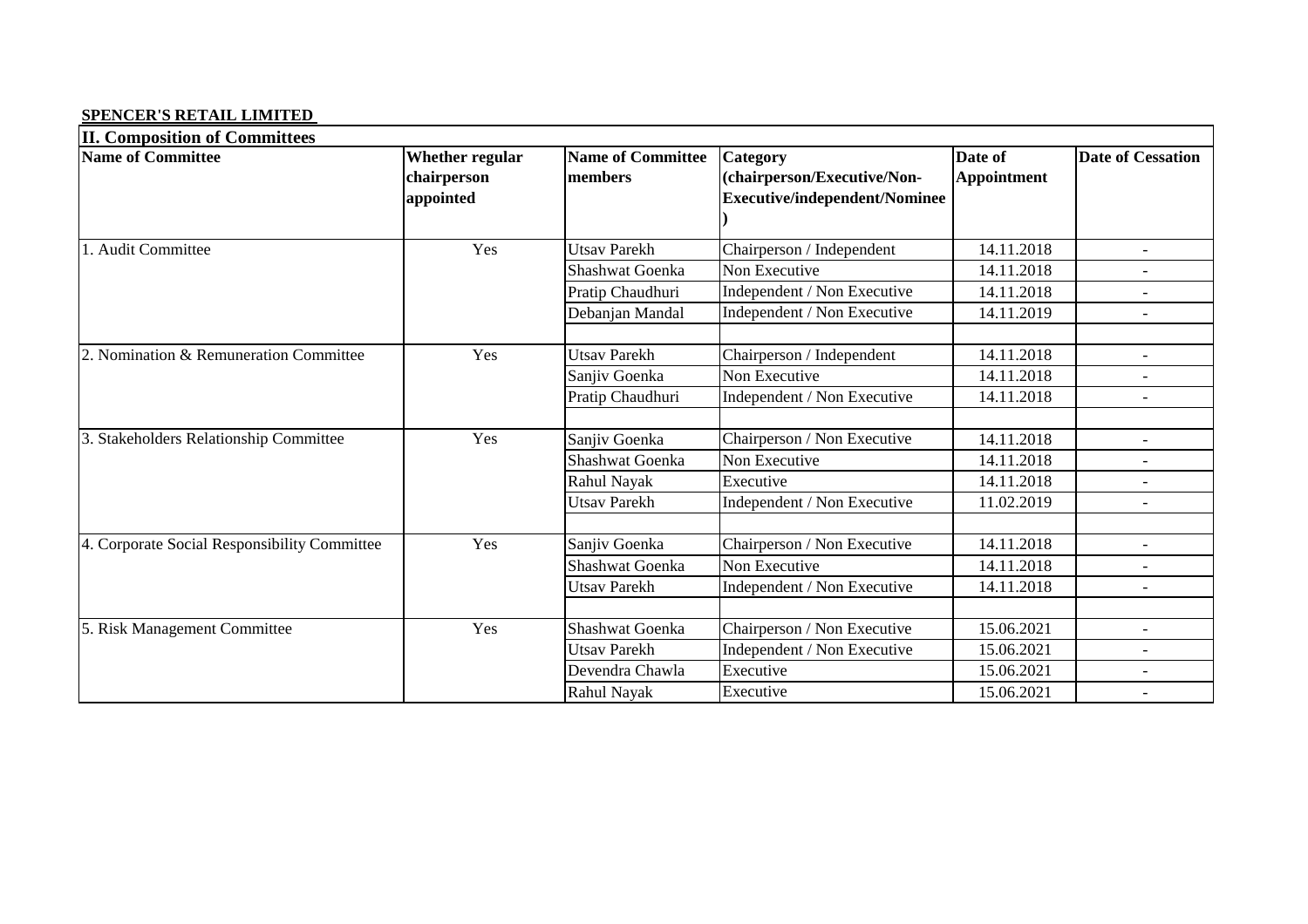## **SPENCER'S RETAIL LIMITED**

| <b>III.</b> Meeting of Board of Directors |                                            |                                                         |                                |                                               |                                                                                  |  |  |
|-------------------------------------------|--------------------------------------------|---------------------------------------------------------|--------------------------------|-----------------------------------------------|----------------------------------------------------------------------------------|--|--|
| Date of Meeting in the previous quarter   | Date of Meeting in the<br>relevant quarter | <b>Whether requirement</b><br>of Quorum met<br>(Yes/No) | Number of<br>Directors present | Number of<br>Independent<br>Directors present | Maximum gap<br>between any two<br>consecutive meetings<br>$\sin$ number of days) |  |  |
| $10$ -Aug- $21$                           | 12-Nov-21                                  | Yes                                                     |                                |                                               | 93                                                                               |  |  |

| <b>IV. Meeting of Committees</b>                                                            |            |         |                                         |                                          |                                                              |  |
|---------------------------------------------------------------------------------------------|------------|---------|-----------------------------------------|------------------------------------------|--------------------------------------------------------------|--|
| Date of Meeting of the committee in the relevant Whether requirement of Number of Directors |            |         | Number of                               | Date of meeting of                       | <b>Maximum</b> gap                                           |  |
| quarter                                                                                     | Quorum met | present | Independent<br><b>Directors present</b> | the committee in the<br>previous quarter | between any two<br>consecutive meetings<br>in number of days |  |
| <b>Audit Committee</b>                                                                      |            |         |                                         |                                          |                                                              |  |
| $12-Nov-21$                                                                                 | <b>Yes</b> | 4       | 3                                       | $10-Aug-21$                              | 93                                                           |  |
|                                                                                             |            |         |                                         |                                          |                                                              |  |
| <b>Stakeholders Relationship Committee</b>                                                  |            |         |                                         |                                          |                                                              |  |
| $12-Nov-21$                                                                                 | Yes        | 4       |                                         | $10$ -Aug- $21$                          | 93                                                           |  |
| <b>Nomination and Remuneration Committee</b>                                                |            |         |                                         |                                          |                                                              |  |
| 12-Nov-21                                                                                   | Yes        | 3       | 2                                       | <b>NA</b>                                | NA                                                           |  |
|                                                                                             |            |         |                                         |                                          |                                                              |  |
| <b>Risk Management Committee</b>                                                            |            |         |                                         |                                          |                                                              |  |
| 30-Nov-21                                                                                   | Yes        |         |                                         | NA                                       | NA                                                           |  |